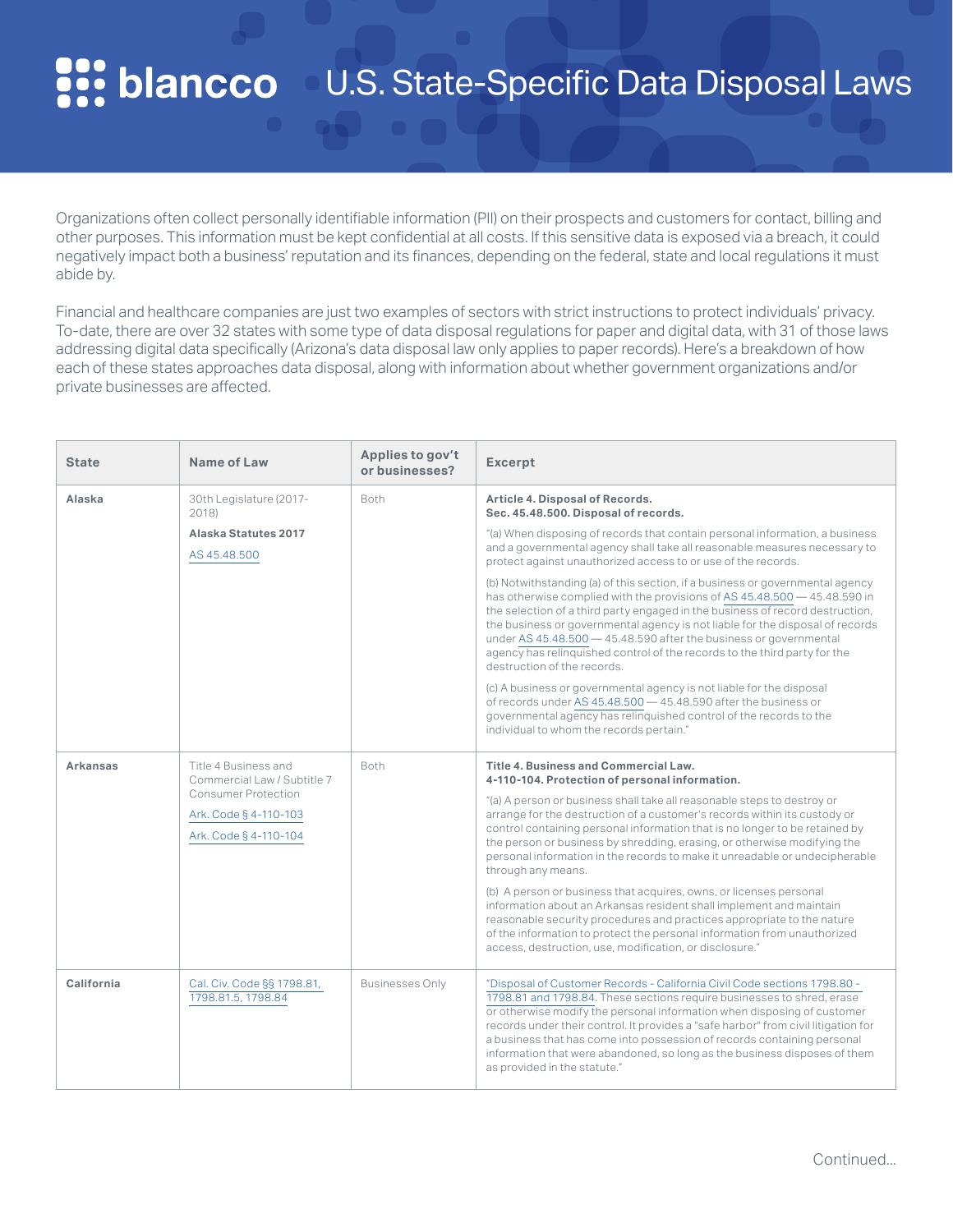| <b>State</b>    | Name of Law                                                                                                                                                                                                                                                                       | Applies to gov't<br>or businesses? | <b>Excerpt</b>                                                                                                                                                                                                                                                                                                                                                                                                                                                                                                                                                                                                                                                                                                                                                                                                                                                                                                                                                                                                                                                                                                                                                                                                                                      |
|-----------------|-----------------------------------------------------------------------------------------------------------------------------------------------------------------------------------------------------------------------------------------------------------------------------------|------------------------------------|-----------------------------------------------------------------------------------------------------------------------------------------------------------------------------------------------------------------------------------------------------------------------------------------------------------------------------------------------------------------------------------------------------------------------------------------------------------------------------------------------------------------------------------------------------------------------------------------------------------------------------------------------------------------------------------------------------------------------------------------------------------------------------------------------------------------------------------------------------------------------------------------------------------------------------------------------------------------------------------------------------------------------------------------------------------------------------------------------------------------------------------------------------------------------------------------------------------------------------------------------------|
| Colorado        | 2016 Colorado Revised<br>Statutes: Title 6 - Consumer<br>and Commercial Affairs:<br>Fair Trade and Restraint of<br>Trade: Article 1 - Colorado<br>Consumer Protection Act:<br>Part 7 - Specific Provisions<br>§ 6-1-713. Disposal<br>ofpersonal identifying<br>documents - policy | <b>Both</b>                        | "(1) Each public and private entity in the state that uses documents during<br>the course of business that contain personal identifying information shall<br>develop a policy for the destruction or proper disposal of paper documents<br>containing personal identifying information.<br>(2) For the purposes of this section, "personal identifying information"<br>means: A social security number; a personal identification number; a<br>password; a pass code; an official state or government-issued driver's<br>license or identification card number; a government passport number;<br>biometric data; an employer, student, or military identification number; or a<br>financial transaction device.<br>(3) A public entity that is managing its records in compliance with part 1<br>of article 80 of title 24, C.R.S., shall be deemed to have met its obligations<br>under subsection (1) of this section.<br>(4) Unless an entity specifically contracts with a recycler or disposal firm for<br>destruction of documents that contain personal identifying information,<br>nothing herein shall require a recycler or disposal firm to verify that the<br>documents contained in the products it receives for disposal or recycling |
| Connecticut     | 2011 Connecticut Code<br>Title 42 Business, Selling,<br>Trading and Collection<br>Practices<br>Safeguarding of personal<br>information. Social<br>Security numbers. Privacy<br>protection policy. Civil<br>penalty.                                                               | <b>Businesses Only</b>             | have been properly destroyed or disposed of as required by this section."<br>Sec. 42-471. Safeguarding of personal information. Social Security<br>numbers. Privacy protection policy. Civil penalty. "(a) Any person in<br>possession of personal information of another person shall safequard the<br>data, computer files and documents containing the information from misuse<br>by third parties, and shall destroy, erase or make unreadable such data,<br>computer files and documents prior to disposal."                                                                                                                                                                                                                                                                                                                                                                                                                                                                                                                                                                                                                                                                                                                                   |
| <b>Delaware</b> | Del. Code tit. 6 § 5001C to<br>$-5004C,$<br>tit. 19 § 736                                                                                                                                                                                                                         | Applies to<br>Employers            | "§ 5002C Safe destruction of records.<br>In the event that a commercial entity seeks permanently to dispose of<br>records containing consumers' personal identifying information within its<br>custody or control, such commercial entity shall take reasonable steps to<br>destroy or arrange for the destruction of each such record by shredding,<br>erasing, or otherwise destroying or modifying the personal identifying<br>information in those records to make it unreadable or indecipherable."                                                                                                                                                                                                                                                                                                                                                                                                                                                                                                                                                                                                                                                                                                                                            |
| Florida         | 2018 Fla. Stat. § 501.171(8)<br><b>Title XXXIII</b><br>Regulation of Trade,<br>Commerce, Investments,<br>and Solicitations<br><b>Chapter 501 Consumer</b><br>Protection                                                                                                           | <b>Businesses Only</b>             | 501.171- Security of confidential personal information. -<br>REQUIREMENTS FOR DATA SECURITY.-"Each covered entity, governmental<br>entity, or third-party agent shall take reasonable measures to protect and<br>secure data in electronic form containing personal information."                                                                                                                                                                                                                                                                                                                                                                                                                                                                                                                                                                                                                                                                                                                                                                                                                                                                                                                                                                   |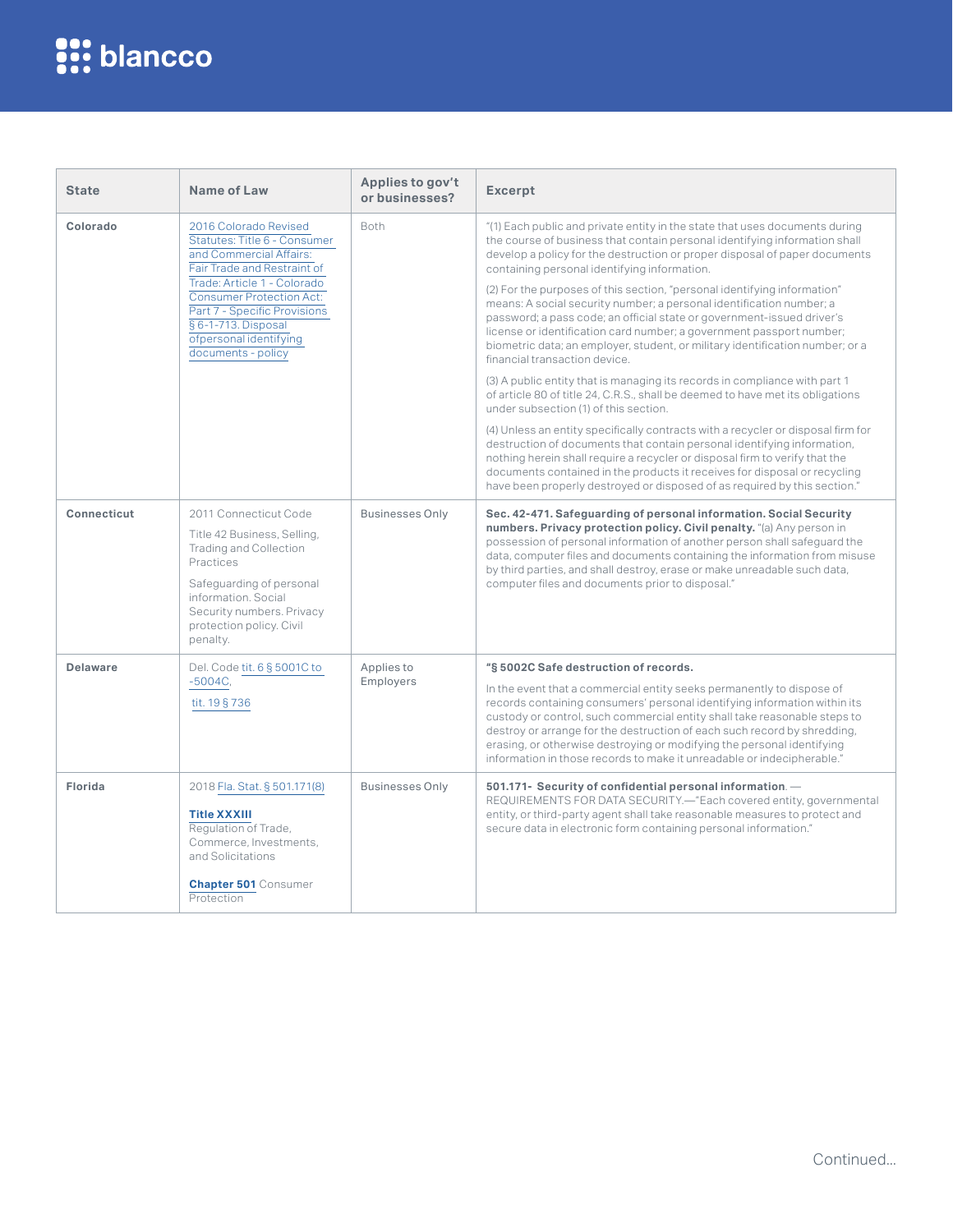| <b>State</b>    | Name of Law                                        | Applies to gov't<br>or businesses? | <b>Excerpt</b>                                                                                                                                                                                                                                                                                                                                                                                                                                                                                                                                                                                                                                                                                                                                                                                                                                                                                                                                                                                                                                                                                                                                                                              |
|-----------------|----------------------------------------------------|------------------------------------|---------------------------------------------------------------------------------------------------------------------------------------------------------------------------------------------------------------------------------------------------------------------------------------------------------------------------------------------------------------------------------------------------------------------------------------------------------------------------------------------------------------------------------------------------------------------------------------------------------------------------------------------------------------------------------------------------------------------------------------------------------------------------------------------------------------------------------------------------------------------------------------------------------------------------------------------------------------------------------------------------------------------------------------------------------------------------------------------------------------------------------------------------------------------------------------------|
| Georgia         | O.C.G.A. Section 10-15-1                           | <b>Businesses Only</b>             | Georgia law (O.C.G.A. Section 10-15-1) regulates the proper disposal of<br>business records that contain consumers' personal data. A business should<br>properly dispose of any documents that include a person's fingerprints,<br>photograph, Social Security number, passport number, driver's license<br>number, personal identification card number, date of birth, or medical or<br>disability information. Some examples of covered documents include:                                                                                                                                                                                                                                                                                                                                                                                                                                                                                                                                                                                                                                                                                                                                |
|                 |                                                    |                                    | Information about a consumer's medical condition that is not<br>$\bullet$<br>considered public knowledge.                                                                                                                                                                                                                                                                                                                                                                                                                                                                                                                                                                                                                                                                                                                                                                                                                                                                                                                                                                                                                                                                                   |
|                 |                                                    |                                    | Data containing account numbers, account balances, credit balances<br>$\bullet$<br>or credit limits.                                                                                                                                                                                                                                                                                                                                                                                                                                                                                                                                                                                                                                                                                                                                                                                                                                                                                                                                                                                                                                                                                        |
|                 |                                                    |                                    | Information from federal, state or local tax returns.<br>$\bullet$                                                                                                                                                                                                                                                                                                                                                                                                                                                                                                                                                                                                                                                                                                                                                                                                                                                                                                                                                                                                                                                                                                                          |
|                 |                                                    |                                    | Information from loan or credit card applications.<br>$\bullet$                                                                                                                                                                                                                                                                                                                                                                                                                                                                                                                                                                                                                                                                                                                                                                                                                                                                                                                                                                                                                                                                                                                             |
|                 |                                                    |                                    | To dispose of this material legally, a business needs to do one of the<br>following:                                                                                                                                                                                                                                                                                                                                                                                                                                                                                                                                                                                                                                                                                                                                                                                                                                                                                                                                                                                                                                                                                                        |
|                 |                                                    |                                    | $\bullet$<br>Shred these records before disposal.                                                                                                                                                                                                                                                                                                                                                                                                                                                                                                                                                                                                                                                                                                                                                                                                                                                                                                                                                                                                                                                                                                                                           |
|                 |                                                    |                                    | Erase the personal information contained in any records before<br>$\bullet$<br>discarding them; or                                                                                                                                                                                                                                                                                                                                                                                                                                                                                                                                                                                                                                                                                                                                                                                                                                                                                                                                                                                                                                                                                          |
|                 |                                                    |                                    | Modify records so that the personal information is unreadable.<br>$\bullet$                                                                                                                                                                                                                                                                                                                                                                                                                                                                                                                                                                                                                                                                                                                                                                                                                                                                                                                                                                                                                                                                                                                 |
|                 |                                                    |                                    | Businesses must take every reasonable action to ensure information is<br>disposed of securely.                                                                                                                                                                                                                                                                                                                                                                                                                                                                                                                                                                                                                                                                                                                                                                                                                                                                                                                                                                                                                                                                                              |
| Hawaii          | Haw. Rev. Stat. §§ 487R-1,<br>487R-2,<br>487R-3    | Both                               | § 487R-2 Destruction of personal information records. "(a) Any business<br>or government agency that conducts business in Hawaii and any business<br>or government agency that maintains or otherwise possesses personal<br>information of a resident of Hawaii shall take reasonable measures to protect<br>against unauthorized access to or use of the information in connection with<br>or after its disposal.<br>(b) The reasonable measures shall include:<br>(1) Implementing and monitoring compliance with policies and procedures<br>that require the burning, pulverizing, recycling, or shredding of papers<br>containing personal information so that information cannot be practicably<br>read or reconstructed:<br>(2) Implementing and monitoring compliance with policies and procedures<br>that require the destruction or erasure of electronic media and other<br>nonpaper media containing personal information so that the information<br>cannot practicably be read or reconstructed; and<br>(3) Describing procedures relating to the adequate destruction or proper<br>disposal of personal records as official policy in the writings of the business<br>entity." |
| <b>Illinois</b> | 20 ILCS 450/20,                                    | Both                               | (815 ILCS 530/30)                                                                                                                                                                                                                                                                                                                                                                                                                                                                                                                                                                                                                                                                                                                                                                                                                                                                                                                                                                                                                                                                                                                                                                           |
|                 | 815 ILCS 530/30,<br>815 ILCS 530/40                |                                    | Sec. 30. Safe disposal of information. Any State agency that collects<br>personal data that is no longer needed or stored at the agency shall dispose<br>of the personal data or written material it has collected in such a manner as<br>to ensure the security and confidentiality of the material.<br>(Source: P.A. 94-947, eff. 6-27-06.)                                                                                                                                                                                                                                                                                                                                                                                                                                                                                                                                                                                                                                                                                                                                                                                                                                               |
| Indiana         | Ind. Code §§ 24-4-14-8,<br>$24 - 4.9 - 3 - 3.5(c)$ | <b>Businesses Only</b>             | Sec. 8. "A person who disposes of the unencrypted, unredacted personal<br>information of a customer without shredding, incinerating, mutilating,<br>erasing, or otherwise rendering the information illegible or unusable<br>commits a Class C infraction. However, the offense is a Class A infraction if:                                                                                                                                                                                                                                                                                                                                                                                                                                                                                                                                                                                                                                                                                                                                                                                                                                                                                 |
|                 |                                                    |                                    | (1) the person violates this section by disposing of the unencrypted,<br>unredacted personal information of more than one hundred (100) customers;<br>or                                                                                                                                                                                                                                                                                                                                                                                                                                                                                                                                                                                                                                                                                                                                                                                                                                                                                                                                                                                                                                    |
|                 |                                                    |                                    | (2) the person has a prior unrelated judgment for a violation of this section.<br>As added by P.L.125-2006, SEC.5. IC 24-4-15 Chapter 15. Automated<br>External Defibrillators in Health Clubs."                                                                                                                                                                                                                                                                                                                                                                                                                                                                                                                                                                                                                                                                                                                                                                                                                                                                                                                                                                                            |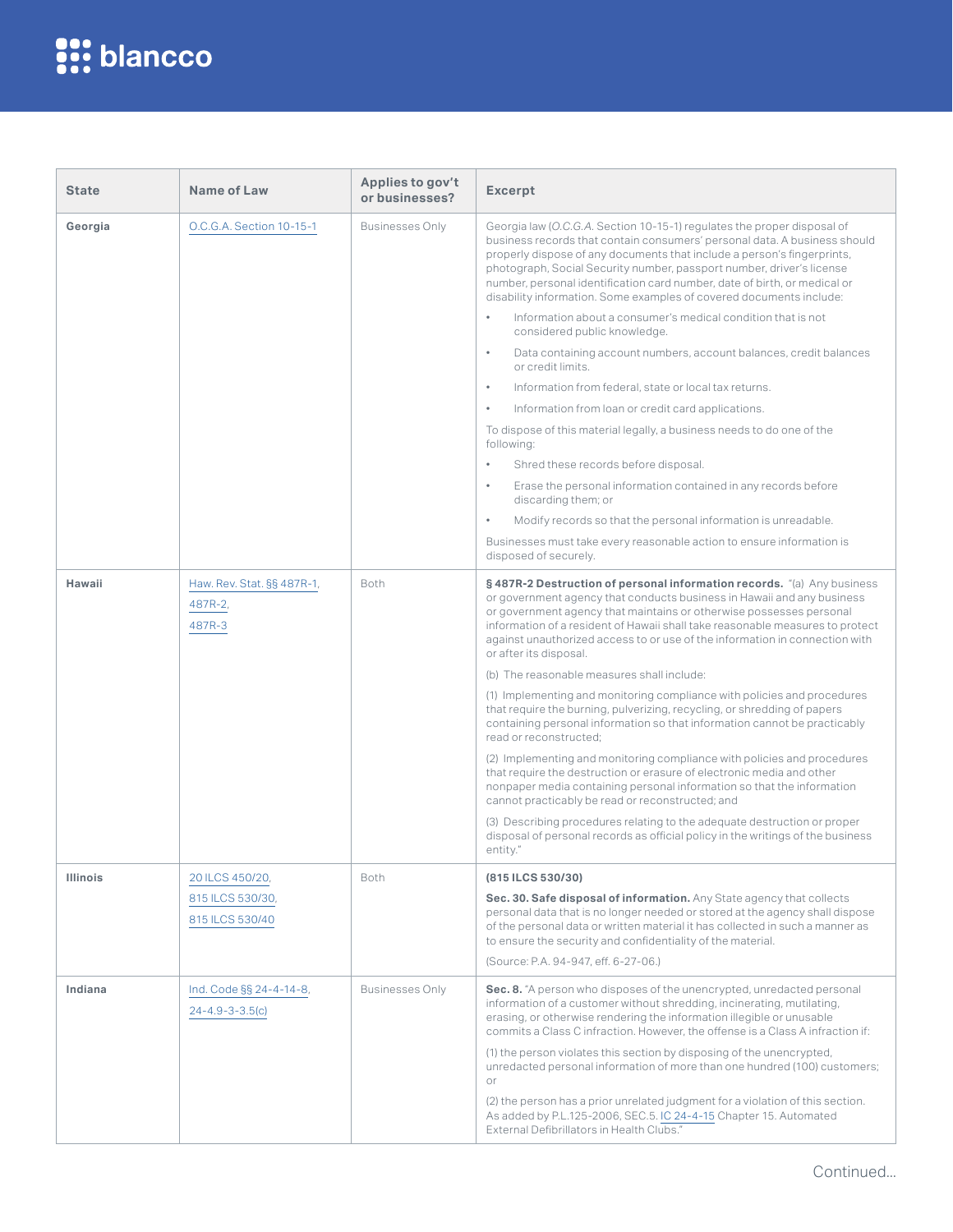| <b>State</b>         | Name of Law                                                                        | Applies to gov't<br>or businesses? | <b>Excerpt</b>                                                                                                                                                                                                                                                                                                                                                                                                                                                                                                                                                                                                                                                                                                                                                                                                                                                                                                                                                                                                                                                                                                                                                                                                                                                                                                                                                                                                                                                                                                                  |
|----------------------|------------------------------------------------------------------------------------|------------------------------------|---------------------------------------------------------------------------------------------------------------------------------------------------------------------------------------------------------------------------------------------------------------------------------------------------------------------------------------------------------------------------------------------------------------------------------------------------------------------------------------------------------------------------------------------------------------------------------------------------------------------------------------------------------------------------------------------------------------------------------------------------------------------------------------------------------------------------------------------------------------------------------------------------------------------------------------------------------------------------------------------------------------------------------------------------------------------------------------------------------------------------------------------------------------------------------------------------------------------------------------------------------------------------------------------------------------------------------------------------------------------------------------------------------------------------------------------------------------------------------------------------------------------------------|
| <b>Kansas</b>        | Kan. Stat. § 50-7a01<br>Kan. Stat. § 50-7a03<br>Kan. Stat. § 50-6, 139b(2)         | Both                               | 50-7a03. Destruction of consumer information; exception. "Unless<br>otherwise required by federal law or regulation, a person or business<br>shall take reasonable steps to destroy or arrange for the destruction of<br>a customer's records within its custody or control containing personal<br>information which is no longer to be retained by the person or business by<br>shredding, erasing or otherwise modifying the personal information in the<br>records to make it unreadable or undecipherable through any means."                                                                                                                                                                                                                                                                                                                                                                                                                                                                                                                                                                                                                                                                                                                                                                                                                                                                                                                                                                                               |
| Kentucky             | Ky. Rev. Stat. § 365.725                                                           | <b>Businesses Only</b>             | 365.725 Destruction of customer's records containing personally<br>identifiable information.<br>"When a business disposes of, other than by storage, any customer's<br>records that are not required to be retained, the business shall take<br>reasonable steps to destroy, or arrange for the destruction of, that portion<br>of the records containing personally identifiable information by shredding,<br>erasing, or otherwise modifying the personal information in those records to<br>make it unreadable or indecipherable through any means."                                                                                                                                                                                                                                                                                                                                                                                                                                                                                                                                                                                                                                                                                                                                                                                                                                                                                                                                                                         |
| <b>Massachusetts</b> | Mass. Gen. Laws Ch. 93I, § 2                                                       | Both                               | Section 2: Standards for disposal of records containing personal<br>information; disposal by third party; enforcement<br>Section 2. "When disposing of records, each agency or person shall meet<br>the following minimum standards for proper disposal of records containing<br>personal information:<br>(a) paper documents containing personal information shall be either<br>redacted, burned, pulverized or shredded so that personal data cannot<br>practicably be read or reconstructed;<br>(b) electronic media and other non-paper media containing personal<br>information shall be destroyed or erased so that personal information<br>cannot practicably be read or reconstructed.<br>Any agency or person disposing of personal information may contract with<br>a third party to dispose of personal information in accordance with this<br>chapter. Any third party hired to dispose of material containing personal<br>information shall implement and monitor compliance with policies and<br>procedures that prohibit unauthorized access to or acquisition of or use of<br>personal information during the collection, transportation and disposal of<br>personal information.<br>Any agency or person who violates the provisions of this chapter shall<br>be subject to a civil fine of not more than \$100 per data subject affected,<br>provided said fine shall not exceed \$50,000 for each instance of improper<br>disposal. The attorney general may file a civil action in the superior or district |
| Maryland             | Maryland Personal<br>Information Protection Act;<br>Md. Code Com. Law §14-<br>3501 | Both                               | court in the name of the commonwealth to recover such penalties."<br>"The Maryland Personal Information Protection law amends Md. Code Com.<br>Law §14-3502 to expand the class of information subject to Maryland's<br>destruction of records laws. The previous version of Maryland's law only<br>covers customer records; the amended law will cover records relating to<br>employees and former employees that contain personal information.<br>Additionally, the definition of personal information has been expanded:<br>Under the revised regulation, it now includes:<br>State identification card number<br>$\bullet$<br>$\bullet$<br>Passport number or other identification number issued by the federal<br>government<br>Health information, meaning any information created by an entity<br>$\bullet$<br>covered by HIPAA regarding an individual's medical history, medical<br>condition, or medical treatment or diagnosis<br>Health insurance policy or certificate number or health insurance<br>$\bullet$<br>subscriber identification number, in combination with a unique<br>identifier used by an insurer or an employer that is self-insured, that<br>permits access to an individual's medical health information<br>Biometric data<br>$\bullet$<br>Username or email address in combination with a password or security<br>$\bullet$<br>question that permits access to an individual's email account"                                                                                                  |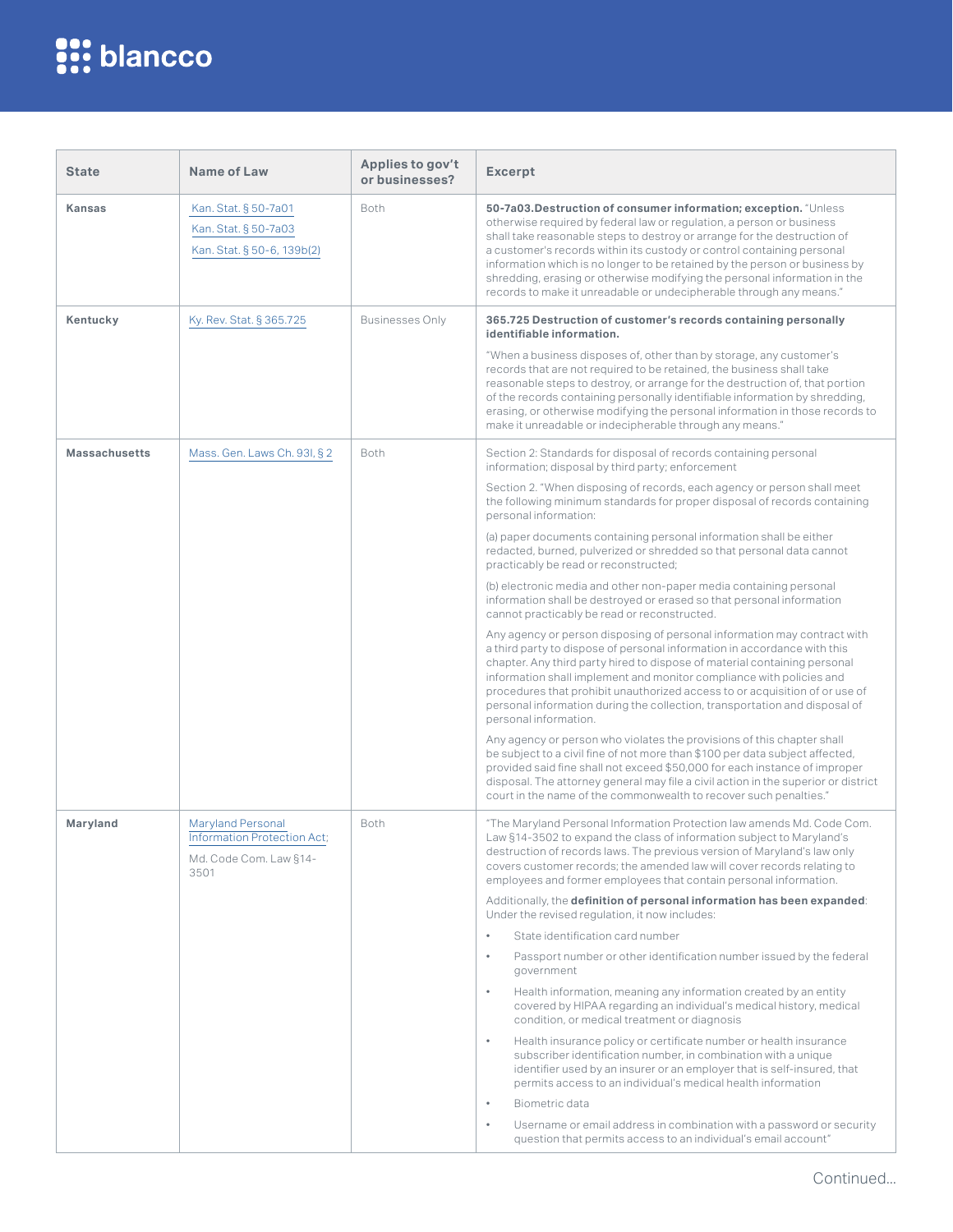| <b>State</b>      | Name of Law                      | Applies to gov't<br>or businesses? | <b>Excerpt</b>                                                                                                                                                                                                                                                                                                                                                                                                                                                                                                                                                                                    |
|-------------------|----------------------------------|------------------------------------|---------------------------------------------------------------------------------------------------------------------------------------------------------------------------------------------------------------------------------------------------------------------------------------------------------------------------------------------------------------------------------------------------------------------------------------------------------------------------------------------------------------------------------------------------------------------------------------------------|
| Michigan          | Act 452 of 2004                  | Both                               | 445.72a Destruction of data containing personal information required;<br>violation as misdemeanor; fine; compliance; "destroy" defined.                                                                                                                                                                                                                                                                                                                                                                                                                                                           |
|                   |                                  |                                    | Sec. 12a.                                                                                                                                                                                                                                                                                                                                                                                                                                                                                                                                                                                         |
|                   |                                  |                                    | (1) Subject to subsection (3), a person or agency that maintains a database<br>that includes personal information regarding multiple individuals shall<br>destroy any data that contain personal information concerning an individual<br>when that data is removed from the database and the person or agency<br>is not retaining the data elsewhere for another purpose not prohibited by<br>state or federal law. This subsection does not prohibit a person or agency<br>from retaining data that contain personal information for purposes of an<br>investigation, audit, or internal review. |
|                   |                                  |                                    | (2) A person who knowingly violates this section is guilty of a misdemeanor<br>punishable by a fine of not more than \$250.00 for each violation. This<br>subsection does not affect the availability of any civil remedy for a violation<br>of state or federal law.                                                                                                                                                                                                                                                                                                                             |
|                   |                                  |                                    | (3) A person or agency is considered to be in compliance with this section<br>if the person or agency is subject to federal law concerning the disposal<br>of records containing personal identifying information and the person or<br>agency is in compliance with that federal law.                                                                                                                                                                                                                                                                                                             |
|                   |                                  |                                    | (4) As used in this section, "destroy" means to destroy or arrange for the<br>destruction of data by shredding, erasing, or otherwise modifying the data<br>so that they cannot be read, deciphered, or reconstructed through generally<br>available means.                                                                                                                                                                                                                                                                                                                                       |
| Montana           | Mont. Code Ann. § 30-14-<br>1703 | <b>Businesses Only</b>             | 30-14-1703. Record destruction. "A business shall take all reasonable<br>steps to destroy or arrange for the destruction of a customer's records<br>within its custody or control containing personal information that is no<br>longer necessary to be retained by the business by shredding, erasing, or<br>otherwise modifying the personal information in those records to make it<br>unreadable or undecipherable.                                                                                                                                                                            |
| Nevada            | Nev. Rev. Stat. § 603A.200       | <b>Businesses Only</b>             | NRS 603A.200 - Destruction of certain records.                                                                                                                                                                                                                                                                                                                                                                                                                                                                                                                                                    |
|                   |                                  |                                    | 1. "A business that maintains records which contain personal information<br>concerning the customers of the business shall take reasonable measures<br>to ensure the destruction of those records when the business decides that it<br>will no longer maintain the records."                                                                                                                                                                                                                                                                                                                      |
| <b>New Jersey</b> | N.J. Stat. § 56:8-161            | Both                               | C.56:8-162 Methods of destruction of certain customer records.                                                                                                                                                                                                                                                                                                                                                                                                                                                                                                                                    |
|                   | N.J. Stat. § 56:8-162            |                                    | 11. "A business or public entity shall destroy, or arrange for the destruction<br>of, a customer's records within its custody or control containing personal<br>information, which is no longer to be retained by the business or public<br>entity, by shredding, erasing, or otherwise modifying the personal<br>information in those records to make it unreadable, undecipherable or<br>nonreconstructable through generally available means."                                                                                                                                                 |
| <b>New Mexico</b> | Data Breach Notification<br>Act  | <b>Businesses Only</b>             | <b>SECTION 3. [NEW MATERIAL DISPOSAL OF PERSONAL IDENTIFYING</b><br><b>INFORMATION.-</b>                                                                                                                                                                                                                                                                                                                                                                                                                                                                                                          |
|                   |                                  |                                    | "A person that owns or licenses records containing personal identifying<br>information of a New Mexico resident shall arrange for proper disposal of the<br>.206453.6 records when they are no longer reasonably needed for business<br>purposes. As used in this section, 'proper disposal' means shredding,<br>erasing or otherwise modifying the personal identifying information<br>contained in the records to make the personal identifying information<br>unreadable or undecipherable."                                                                                                   |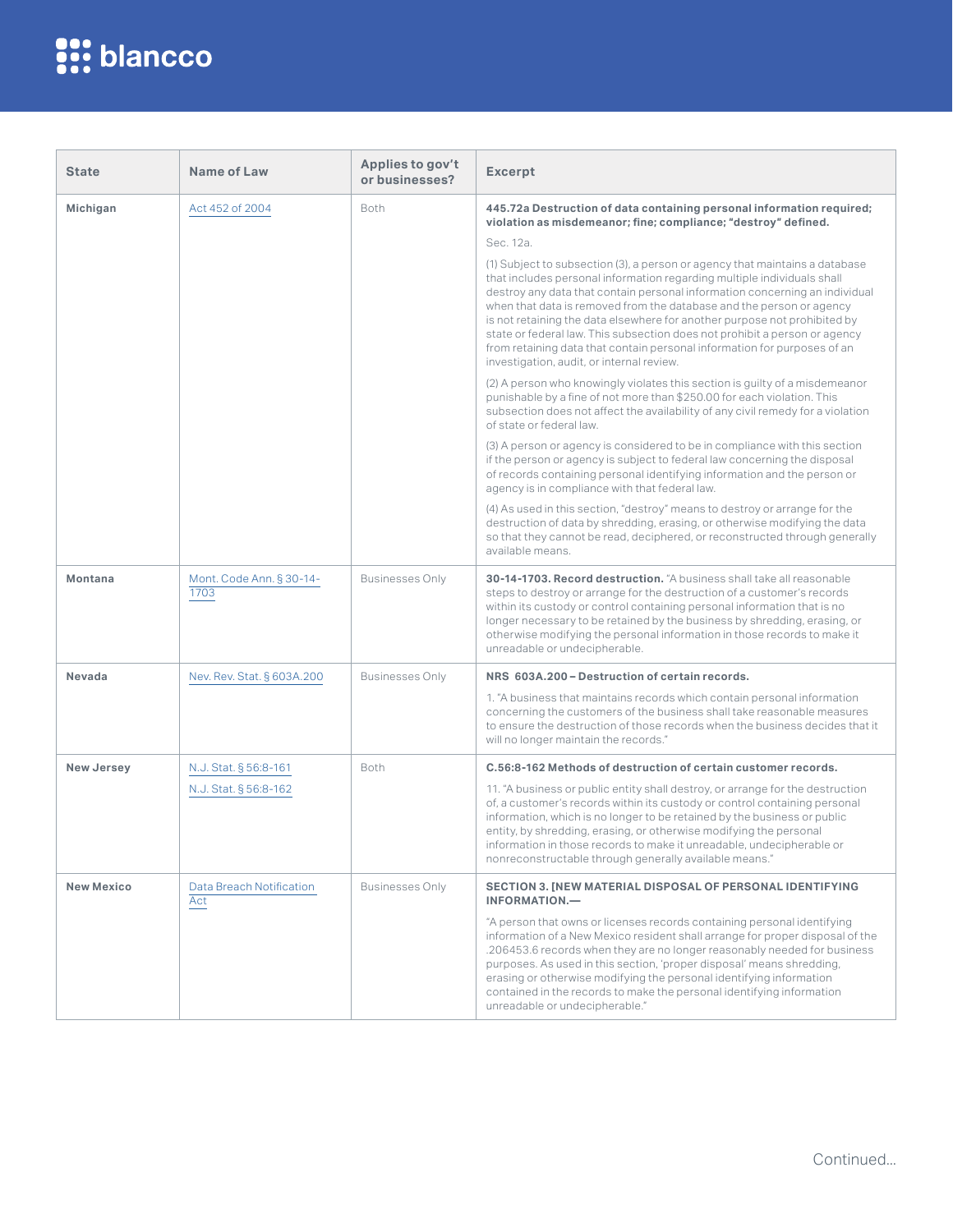| <b>State</b>          | Name of Law                 | Applies to gov't<br>or businesses? | <b>Excerpt</b>                                                                                                                                                                                                                                                                                                                                                                                                                                                                                 |
|-----------------------|-----------------------------|------------------------------------|------------------------------------------------------------------------------------------------------------------------------------------------------------------------------------------------------------------------------------------------------------------------------------------------------------------------------------------------------------------------------------------------------------------------------------------------------------------------------------------------|
| <b>New York</b>       | N.Y. Gen. Bus. Law § 399-H  | <b>Businesses Only</b>             | New York Consolidated Laws, General Business Law - GBS § 399-h.<br>Disposal of records containing personal identifying information                                                                                                                                                                                                                                                                                                                                                             |
|                       |                             |                                    | "Disposal of records containing personal identifying information. No<br>person, business, firm, partnership, association, or corporation, not<br>including the state or its political subdivisions, shall dispose of a record<br>containing personal identifying information unless the person, business,<br>firm, partnership, association, or corporation, or other person under<br>contract with the business, firm, partnership, association, or corporation<br>does any of the following: |
|                       |                             |                                    | a. shreds the record before the disposal of the record; or                                                                                                                                                                                                                                                                                                                                                                                                                                     |
|                       |                             |                                    | destroys the personal identifying information contained in the record; or<br>b.                                                                                                                                                                                                                                                                                                                                                                                                                |
|                       |                             |                                    | c. modifies the record to make the personal identifying information<br>unreadable; or                                                                                                                                                                                                                                                                                                                                                                                                          |
|                       |                             |                                    | d. takes actions consistent with commonly accepted industry practices<br>that it reasonably believes will ensure that no unauthorized person will have<br>access to the personal identifying information contained in the record."                                                                                                                                                                                                                                                             |
| <b>North Carolina</b> | N.C. Gen. Stat. § 75-64     | <b>Businesses Only</b>             | §75-64. Destruction of personal information records.                                                                                                                                                                                                                                                                                                                                                                                                                                           |
|                       |                             |                                    | (a) "Any business that conducts business in North Carolina and any business<br>that maintains or otherwise possesses personal information of a resident<br>of North Carolina must take reasonable measures to protect against<br>unauthorized access to or use of the information in connection with or after<br>its disposal.                                                                                                                                                                 |
|                       |                             |                                    | (b) The reasonable measures must include:                                                                                                                                                                                                                                                                                                                                                                                                                                                      |
|                       |                             |                                    | (1) Implementing and monitoring compliance with policies and procedures<br>that require the burning, pulverizing, or shredding of papers containing<br>personal information so that information cannot be practicably read or<br>reconstructed.                                                                                                                                                                                                                                                |
|                       |                             |                                    | (2) Implementing and monitoring compliance with policies and procedures<br>that require the destruction or erasure of electronic media and other<br>nonpaper media containing personal information so that the information<br>cannot practicably be read or reconstructed.                                                                                                                                                                                                                     |
|                       |                             |                                    | (3) Describing procedures relating to the adequate destruction or proper<br>disposal of personal records as official policy in the writings of the business<br>entity."                                                                                                                                                                                                                                                                                                                        |
| Oregon                | Ore. Rev. Stat. § 646A.622, | Both                               | From the state website:                                                                                                                                                                                                                                                                                                                                                                                                                                                                        |
|                       | updated for 2018            |                                    | "Protect against any unauthorized access or use of the personal identifying<br>information you maintain and no longer need by properly destroying it.<br>Hard-copy records with sensitive information should be shred, burned, or<br>pulverized. Any electronic records should be erased in such a way that they<br>cannot be read or reconstructed."                                                                                                                                          |
| Rhode Island          | R.I. Gen. Laws § 6-52-2     | <b>Businesses Only</b>             | § 6-52-2. Safe destruction of documents.                                                                                                                                                                                                                                                                                                                                                                                                                                                       |
|                       |                             |                                    | "A business shall take reasonable steps to destroy or arrange for the<br>destruction of a customer's personal information within its custody and<br>control that is no longer to be retained by the business by shredding,<br>erasing, or otherwise destroying and/or modifying the personal information<br>in those records to make it unreadable or indecipherable through any means<br>for the purpose of:                                                                                  |
|                       |                             |                                    | (1) Ensuring the security and confidentiality of customer personal<br>information:                                                                                                                                                                                                                                                                                                                                                                                                             |
|                       |                             |                                    | (2) Protecting against any reasonably foreseeable threats or hazards to the<br>security or integrity of customer personal information; and                                                                                                                                                                                                                                                                                                                                                     |
|                       |                             |                                    | (3) Protecting against unauthorized access to, or use of, customer personal<br>information that could result in substantial harm or inconvenience to any<br>customer."                                                                                                                                                                                                                                                                                                                         |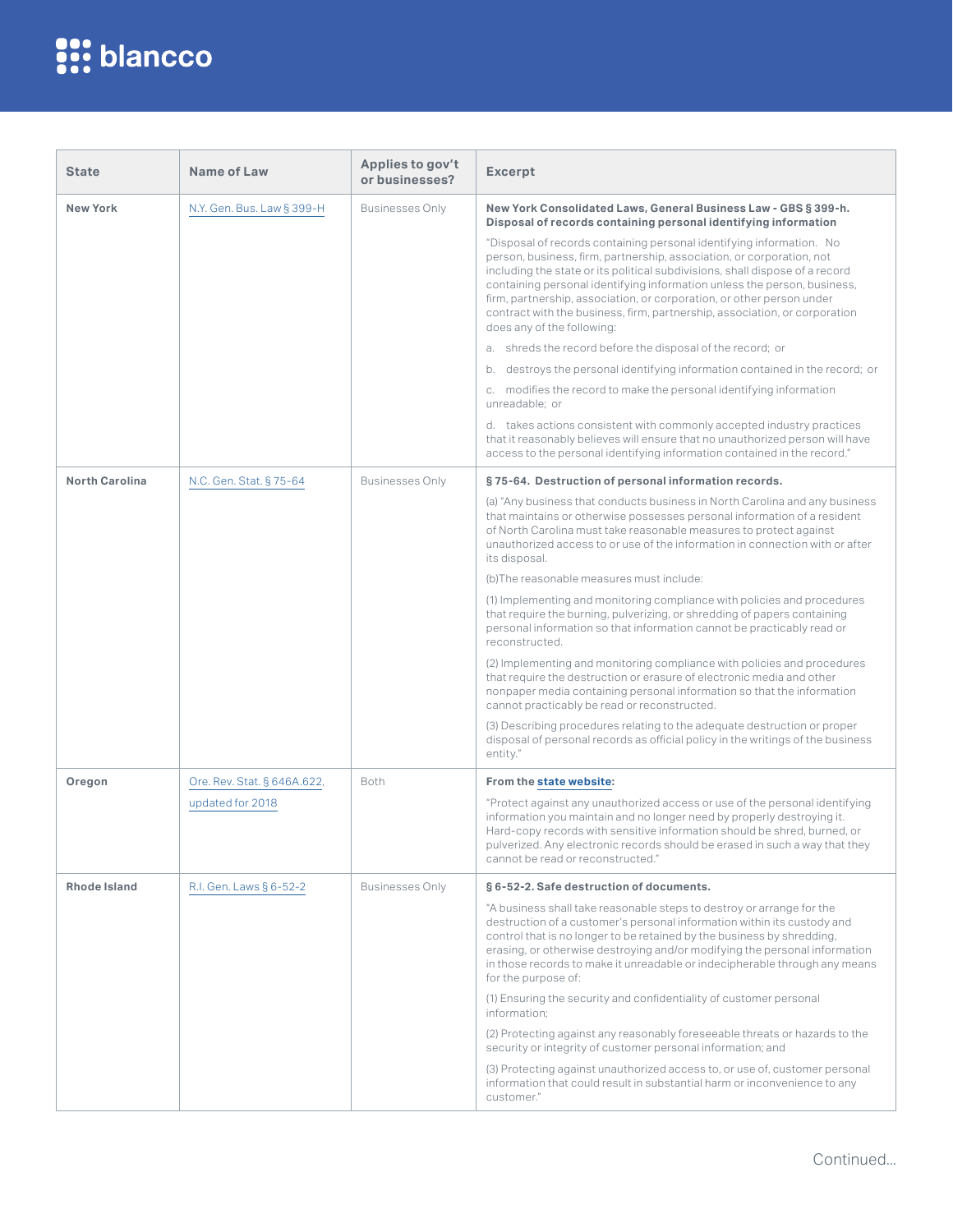| <b>State</b>          | Name of Law                                                                                                                                                           | Applies to gov't<br>or businesses? | <b>Excerpt</b>                                                                                                                                                                                                                                                                                                                                                                                                                                                           |
|-----------------------|-----------------------------------------------------------------------------------------------------------------------------------------------------------------------|------------------------------------|--------------------------------------------------------------------------------------------------------------------------------------------------------------------------------------------------------------------------------------------------------------------------------------------------------------------------------------------------------------------------------------------------------------------------------------------------------------------------|
| <b>South Carolina</b> | S.C. Code § 37-20-190, S.C.<br>Code 30-2-310                                                                                                                          | Both                               | (C) "When a public body disposes of a record that contains personal<br>identifying information of an individual, the body shall modify, by shredding,<br>erasing, or other means, the personal identifying information to make it<br>unreadable or undecipherable."                                                                                                                                                                                                      |
|                       | Office of Technology and<br><b>Information Services-</b><br>State of South Carolina:<br><b>Information Security and</b><br>Privacy: Data Handling                     |                                    | From the Office of Technology and Information Services<br><b>State of South Carolina</b><br><b>Information Security and Privacy</b><br><b>Data Handling Guidelines</b><br>V.1.0 (01.04.2018)                                                                                                                                                                                                                                                                             |
|                       | Guidelines                                                                                                                                                            |                                    | <b>Disposal of Physical Electronic Media</b>                                                                                                                                                                                                                                                                                                                                                                                                                             |
|                       |                                                                                                                                                                       |                                    | "This category applies to any electronic media, purchased or leased, that is<br>ready for transfer either for an alternate use within the agency, for return to a<br>lessor, or for disposal as surplus.                                                                                                                                                                                                                                                                 |
|                       |                                                                                                                                                                       |                                    | The scope of this category is intended to apply to any electronic media on<br>which data can be stored.                                                                                                                                                                                                                                                                                                                                                                  |
|                       |                                                                                                                                                                       |                                    | Storage media may be a component of multifunction devices, scanners,<br>printers and fax machines                                                                                                                                                                                                                                                                                                                                                                        |
|                       |                                                                                                                                                                       |                                    | whether leased or owned by the agency. It may include devices such as,<br>computers, magnetic hard                                                                                                                                                                                                                                                                                                                                                                       |
|                       |                                                                                                                                                                       |                                    | drives, solid-state hard drives, flash memory cards and drives, printers,<br>optical storage devices, cellular phones and handheld computing devices.<br>Departments leasing equipment with data storage capabilities are<br>encouraged to make sure all lease agreements include provisions about<br>securely deleting or replacing device hard drives once the device is no<br>longer in use at the agency (and before the device leaves the agency's<br>property)."   |
| <b>Tennessee</b>      | 2010 Tennessee Code:<br>Title 39 - Criminal Offenses:<br>Chapter 14 - Offenses<br>Against Property: Part 1 -<br>Theft: 39-14-150 - Identity<br>theft victims' rights. | <b>Businesses Only</b>             | (g)(1) "Notwithstanding any other provision of law to the contrary, if a private<br>entity or business maintains a record that contains any of the personal<br>identifying information set out in subdivision (g)(2) concerning one of<br>its customers, and the entity, by law, practice or policy discards such<br>records after a specified period of time, any record containing the personal<br>identifying information shall not be discarded unless the business: |
|                       | Republished in 2017                                                                                                                                                   |                                    | (A) Shreds or burns the customer's record before discarding the record;                                                                                                                                                                                                                                                                                                                                                                                                  |
|                       | <b>Tennessee Code</b>                                                                                                                                                 |                                    | (B) Erases the personal identifying information contained in the customer's<br>record before discarding the record;                                                                                                                                                                                                                                                                                                                                                      |
|                       |                                                                                                                                                                       |                                    | (C) Modifies the customer's record to make the personal identifying<br>information unreadable before discarding the record; or                                                                                                                                                                                                                                                                                                                                           |
|                       |                                                                                                                                                                       |                                    | (D) Takes action to destroy the customer's personal identifying information<br>in a manner that it reasonably believes will ensure that no unauthorized<br>persons have access to the personal identifying information contained in<br>the customer's record for the period of time between the record's disposal<br>and the record's destruction.                                                                                                                       |
| <b>Texas</b>          | Tex. Bus. & Com. Code §<br>72.004, §521.052                                                                                                                           | <b>Businesses Only</b>             | Sec. 521.052. BUSINESS DUTY TO PROTECT SENSITIVE PERSONAL<br><b>INFORMATION.</b> (a) "A business shall implement and maintain reasonable<br>procedures, including taking any appropriate corrective action, to protect<br>from unlawful use or disclosure any sensitive personal information collected<br>or maintained by the business in the regular course of business.                                                                                               |
|                       |                                                                                                                                                                       |                                    | (b) A business shall destroy or arrange for the destruction of customer<br>records containing sensitive personal information within the business's<br>custody or control that are not to be retained by the business by:                                                                                                                                                                                                                                                 |
|                       |                                                                                                                                                                       |                                    | (1) shredding;                                                                                                                                                                                                                                                                                                                                                                                                                                                           |
|                       |                                                                                                                                                                       |                                    | (2) erasing; or                                                                                                                                                                                                                                                                                                                                                                                                                                                          |
|                       |                                                                                                                                                                       |                                    | (3) otherwise modifying the sensitive personal information in the records to<br>make the information unreadable or indecipherable through any means.                                                                                                                                                                                                                                                                                                                     |
|                       |                                                                                                                                                                       |                                    | (c) This section does not apply to a financial institution as defined by 15<br>U.S.C. Section 6809.                                                                                                                                                                                                                                                                                                                                                                      |
|                       |                                                                                                                                                                       |                                    | (d) As used in this section, "business" includes a nonprofit athletic or sports<br>association."                                                                                                                                                                                                                                                                                                                                                                         |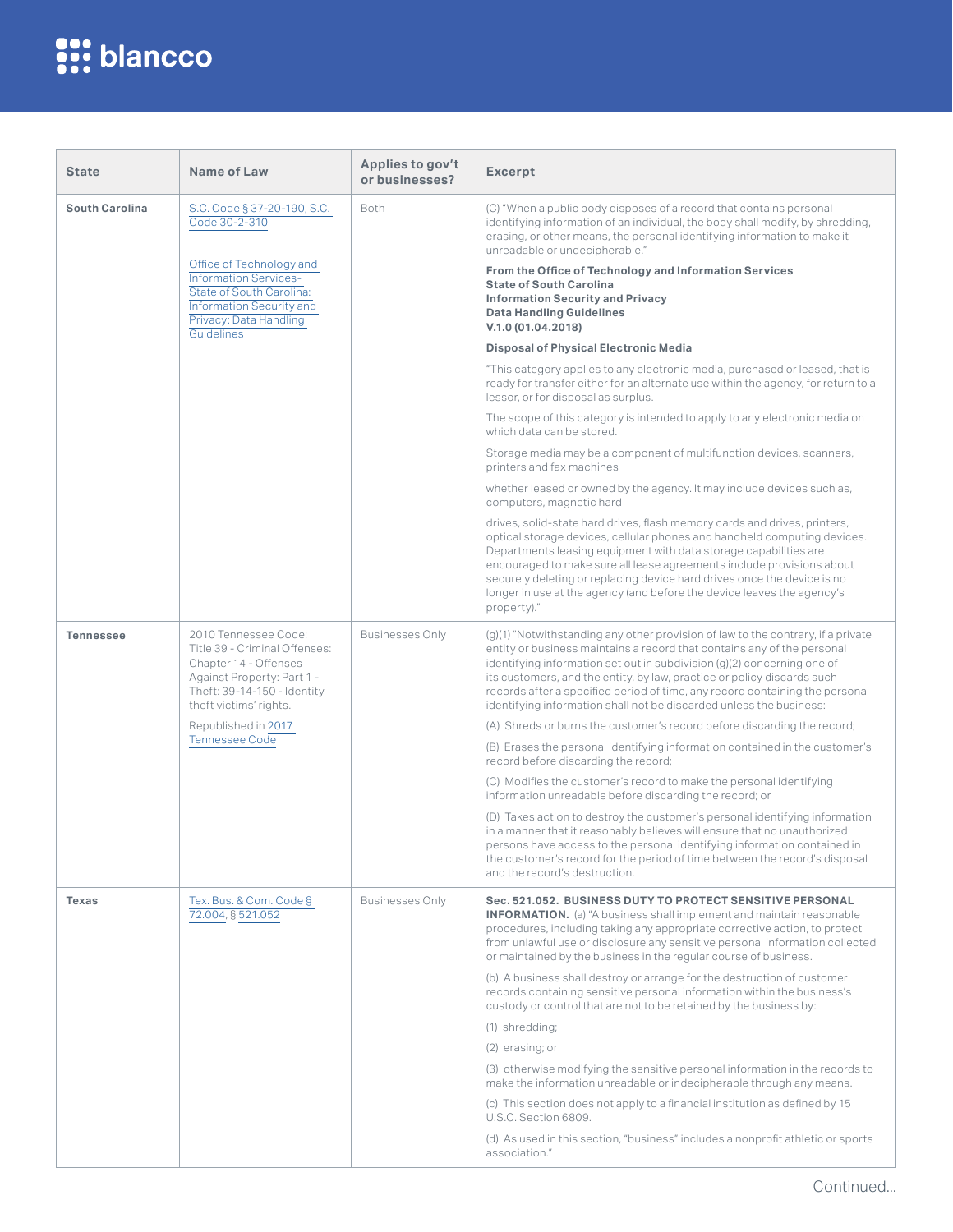| <b>State</b> | Name of Law           | Applies to gov't<br>or businesses? | <b>Excerpt</b>                                                                                                                                                                                                                                                                                                                                                                                                         |
|--------------|-----------------------|------------------------------------|------------------------------------------------------------------------------------------------------------------------------------------------------------------------------------------------------------------------------------------------------------------------------------------------------------------------------------------------------------------------------------------------------------------------|
| Utah         | Utah Code § 13-44-201 | <b>Businesses Only</b>             | 13-44-201. Protection of personal information.                                                                                                                                                                                                                                                                                                                                                                         |
|              |                       |                                    | (1) "Any person who conducts business in the state and maintains personal<br>information shall implement and maintain reasonable procedures to:                                                                                                                                                                                                                                                                        |
|              |                       |                                    | (a) prevent unlawful use or disclosure of personal information collected or<br>maintained in the regular course of business; and                                                                                                                                                                                                                                                                                       |
|              |                       |                                    | (b) destroy, or arrange for the destruction of, records containing personal<br>information that are not to be retained by the person.                                                                                                                                                                                                                                                                                  |
|              |                       |                                    | (2) The destruction of records under Subsection (1)(b) shall be by:                                                                                                                                                                                                                                                                                                                                                    |
|              |                       |                                    | (a) shredding;                                                                                                                                                                                                                                                                                                                                                                                                         |
|              |                       |                                    | (b) erasing; or                                                                                                                                                                                                                                                                                                                                                                                                        |
|              |                       |                                    | (c) otherwise modifying the personal information to make the information<br>indecipherable.                                                                                                                                                                                                                                                                                                                            |
|              |                       |                                    | (3) This section does not apply to a financial institution as defined by 15<br>U.S.C. Section 6809."                                                                                                                                                                                                                                                                                                                   |
| Vermont      | 9 V.S.A. § 2445       | <b>Businesses Only</b>             | (b) "A business shall take all reasonable steps to destroy or arrange for the<br>destruction of a customer's records within its custody or control containing<br>personal information which is no longer to be retained by the business by<br>shredding, erasing, or otherwise modifying the personal information in those<br>records to make it unreadable or indecipherable through any means for the<br>purpose of: |
|              |                       |                                    | (1) ensuring the security and confidentiality of customer personal<br>information:                                                                                                                                                                                                                                                                                                                                     |
|              |                       |                                    | (2) protecting against any anticipated threats or hazards to the security or<br>integrity of customer personal information; and                                                                                                                                                                                                                                                                                        |
|              |                       |                                    | (3) protecting against unauthorized access to or use of customer personal<br>information that could result in substantial harm or inconvenience to any<br>customer."                                                                                                                                                                                                                                                   |